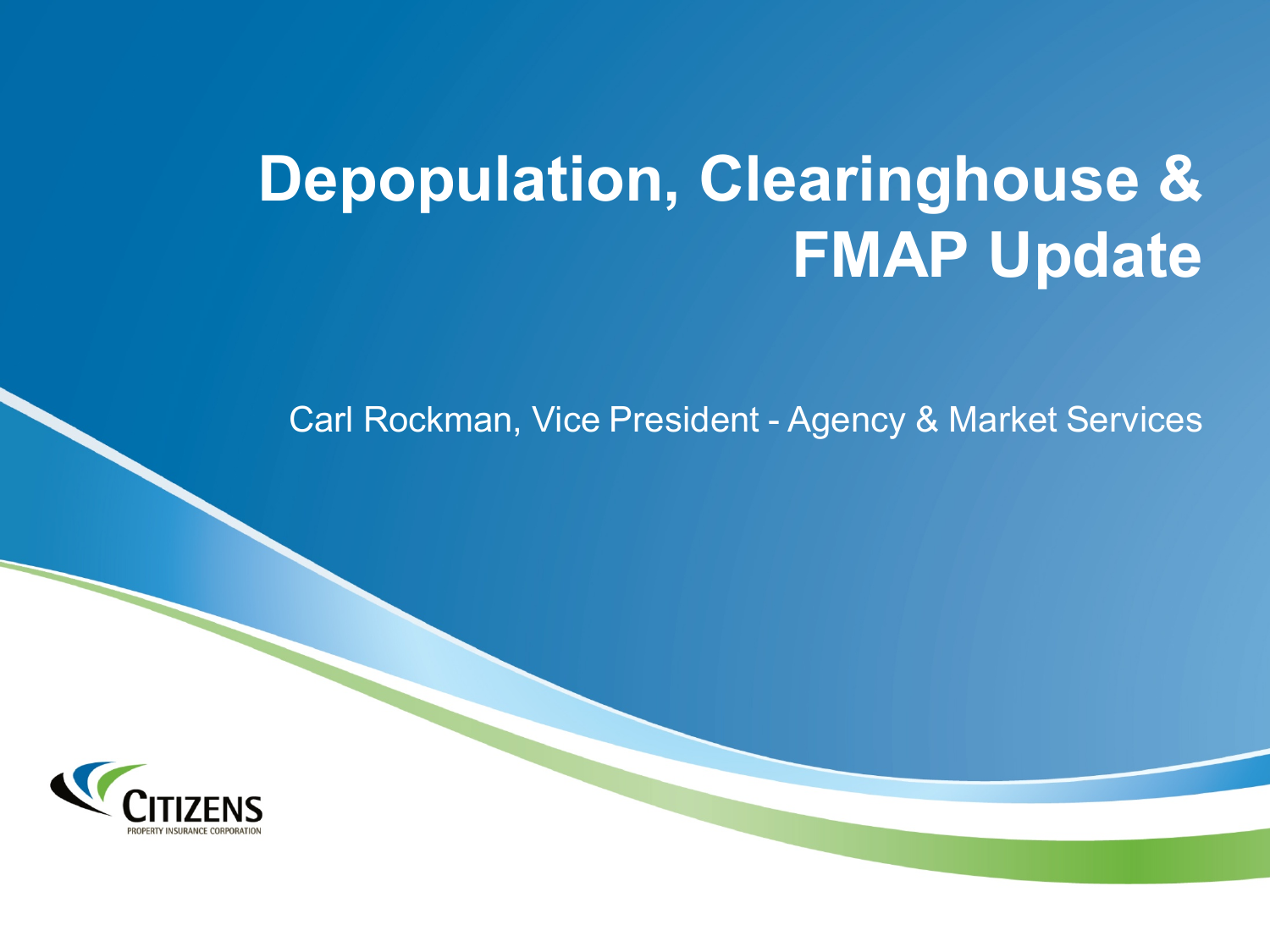### **2021 Depopulation Results**

| <b>Personal Lines Depopulation Results</b> |                                     |                                              |                                                              |                      |                                        |                                               |  |  |  |  |  |
|--------------------------------------------|-------------------------------------|----------------------------------------------|--------------------------------------------------------------|----------------------|----------------------------------------|-----------------------------------------------|--|--|--|--|--|
| <b>Month</b>                               | <b>OIR</b><br>Approved <sup>1</sup> | <b>Requested by</b><br>Insurers <sup>2</sup> | Policyholder<br><b>Choice Letters</b><br>Mailed <sup>3</sup> | Assumed <sup>4</sup> | <b>Assumption</b><br>Rate <sup>5</sup> | <b>Exposure</b><br><b>Removed<sup>6</sup></b> |  |  |  |  |  |
| February                                   | 10,863                              | 7,013                                        | 7,013                                                        | 1,071                | 15%                                    | \$425,943,944                                 |  |  |  |  |  |
| <b>April</b>                               | 0                                   | 0                                            | 0                                                            | 0                    | $0\%$                                  | \$0                                           |  |  |  |  |  |
| June                                       | $\overline{0}$                      | $\mathbf 0$                                  | $\mathbf 0$                                                  | 0                    | 0%                                     | \$0                                           |  |  |  |  |  |
| <b>August</b>                              | $\mathbf{0}$                        | $\mathbf 0$                                  | 0                                                            | 0                    | $0\%$                                  | \$0                                           |  |  |  |  |  |
| <b>October</b>                             | 6,345                               | 11,470                                       | 11,470                                                       | 1,743                | 15%                                    | \$601,307,935                                 |  |  |  |  |  |
| <b>December</b>                            | 0                                   | 0                                            | 0                                                            | 0                    | $0\%$                                  | \$0                                           |  |  |  |  |  |
| <b>YTD Totals</b>                          | 17,208                              | 18,483                                       | 18,483                                                       | 2,814                | 15%                                    | \$1,027,251,879                               |  |  |  |  |  |

**<sup>1</sup>**OIR approval is maximum number of policies permitted to be assumed by insurers.

2Sum of all policies requested by insurers, including duplicate offers from multiple carriers.

<sup>3</sup>Total letters mailed, one (1) per policy. Multiple offers may be contained in a single mailing.

4Policies assumed by insurers on Assumption Date.

5Quotient of 'Assumed' divided by 'Policyholder Choice Letters Mailed'.

6Exposure Removed as of Assumption Date.

#### **Commercial Lines Depopulation Results**

There were no OIR approvals for participation in 2021 Commercial Lines assumptions.

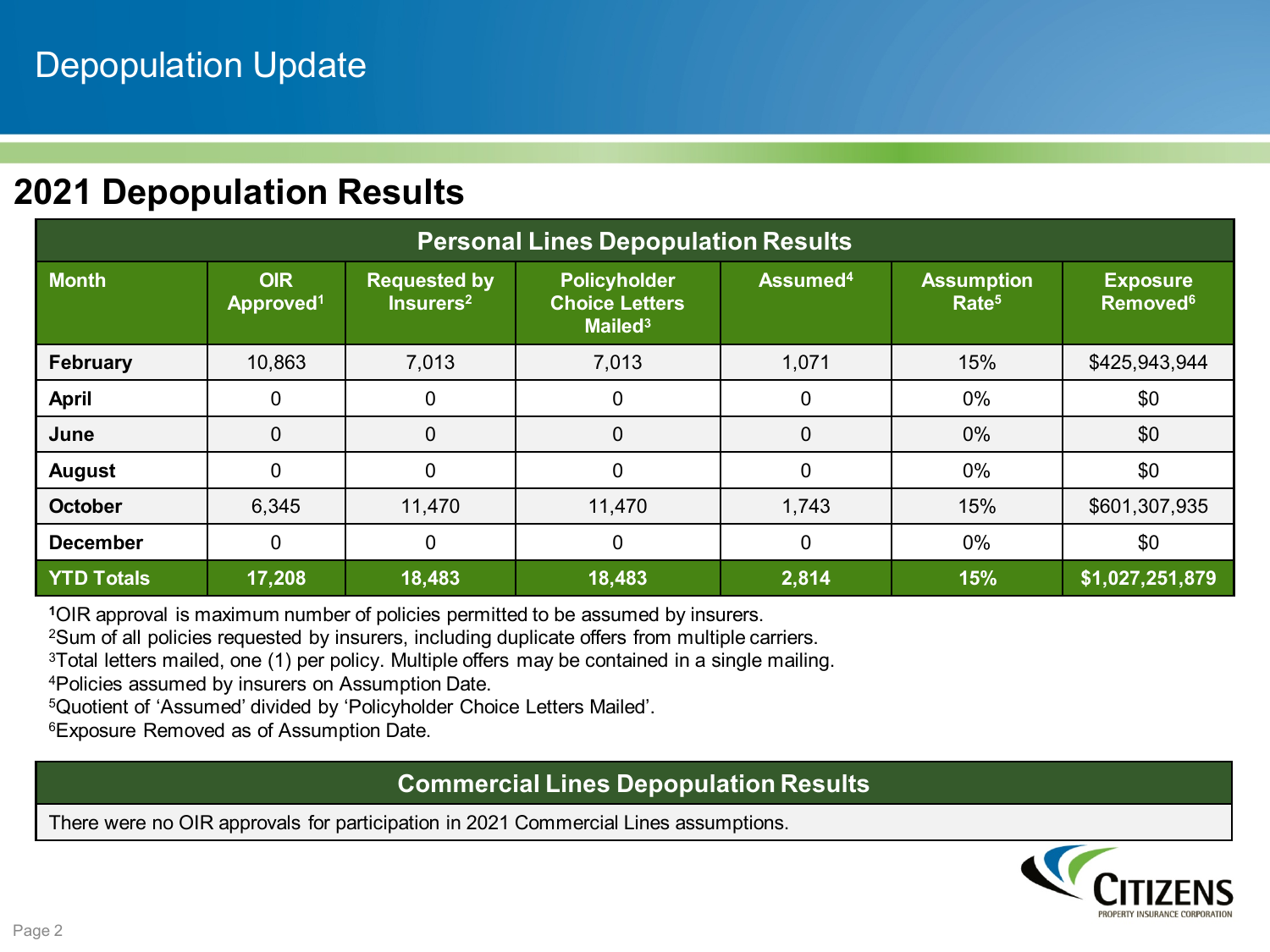# Depopulation Update

#### **2021 YTD Depopulation Results**



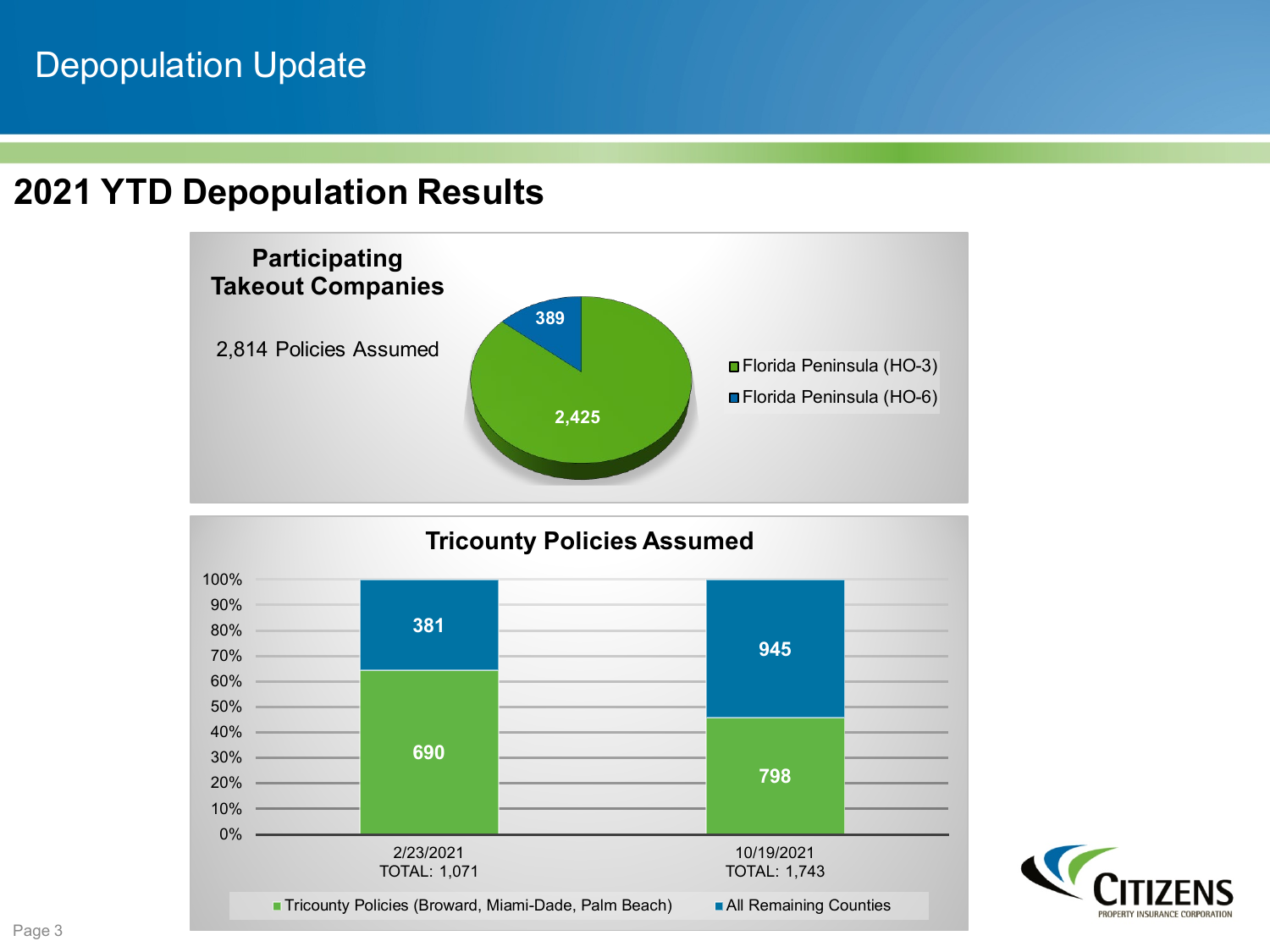# Clearinghouse Update

#### **New Business Update**

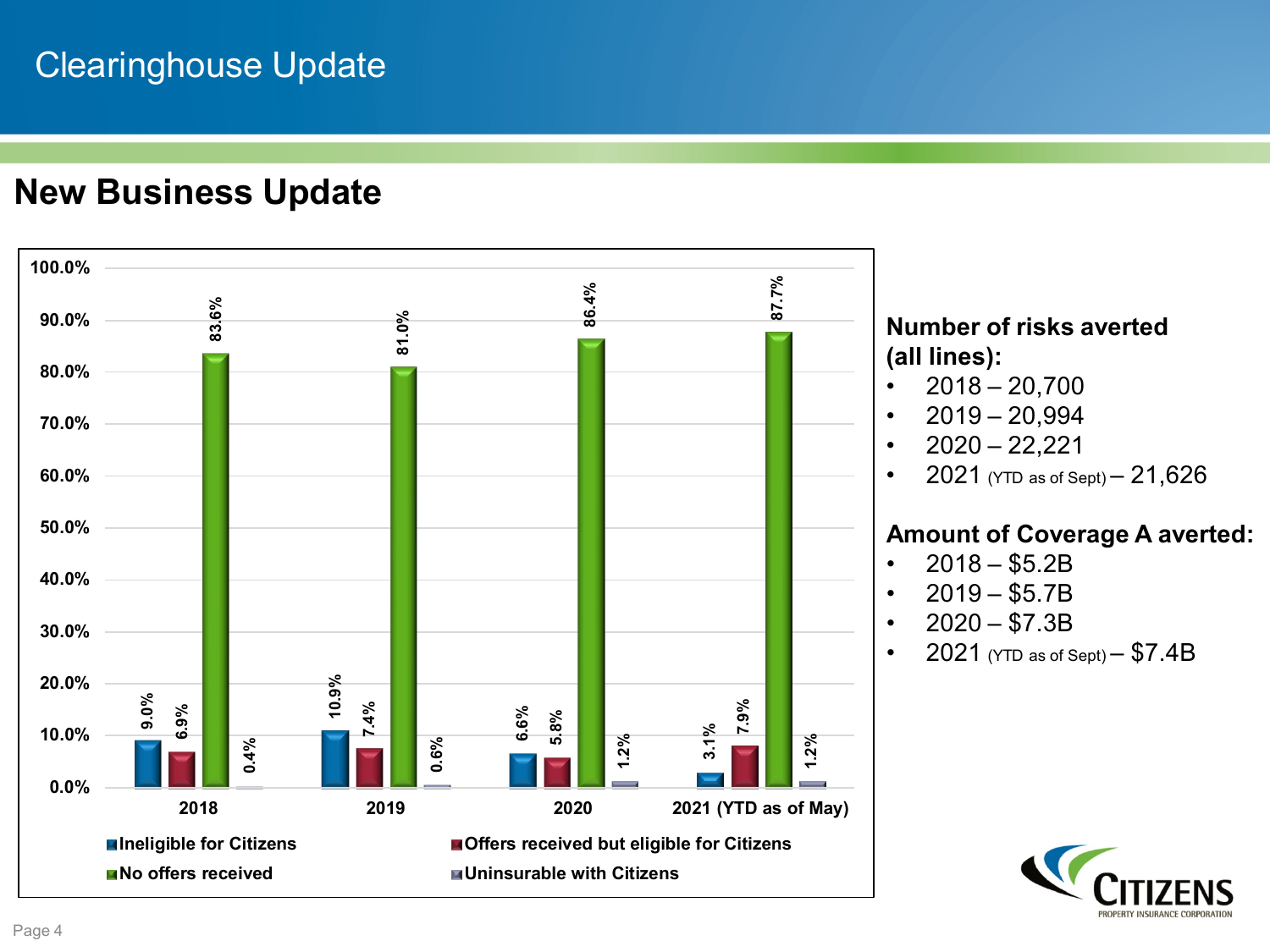# Clearinghouse Update

**Renewal Update**



**Risk Removed (All Lines)** Amount of Coverage A removed:

- $2018 $651.3M$
- $2019 $221.5M$
- $2020 $111M$
- $2021$  (YTD as of Sept)  $-$  \$129M

15,899 policies have been nonrenewed by Citizens as a result of offers made at renewal through the Clearinghouse.



\*Ineligible means a comparable offer of coverage was received through the Clearinghouse that had a premium that was equal to or less than the Citizens renewal premium.